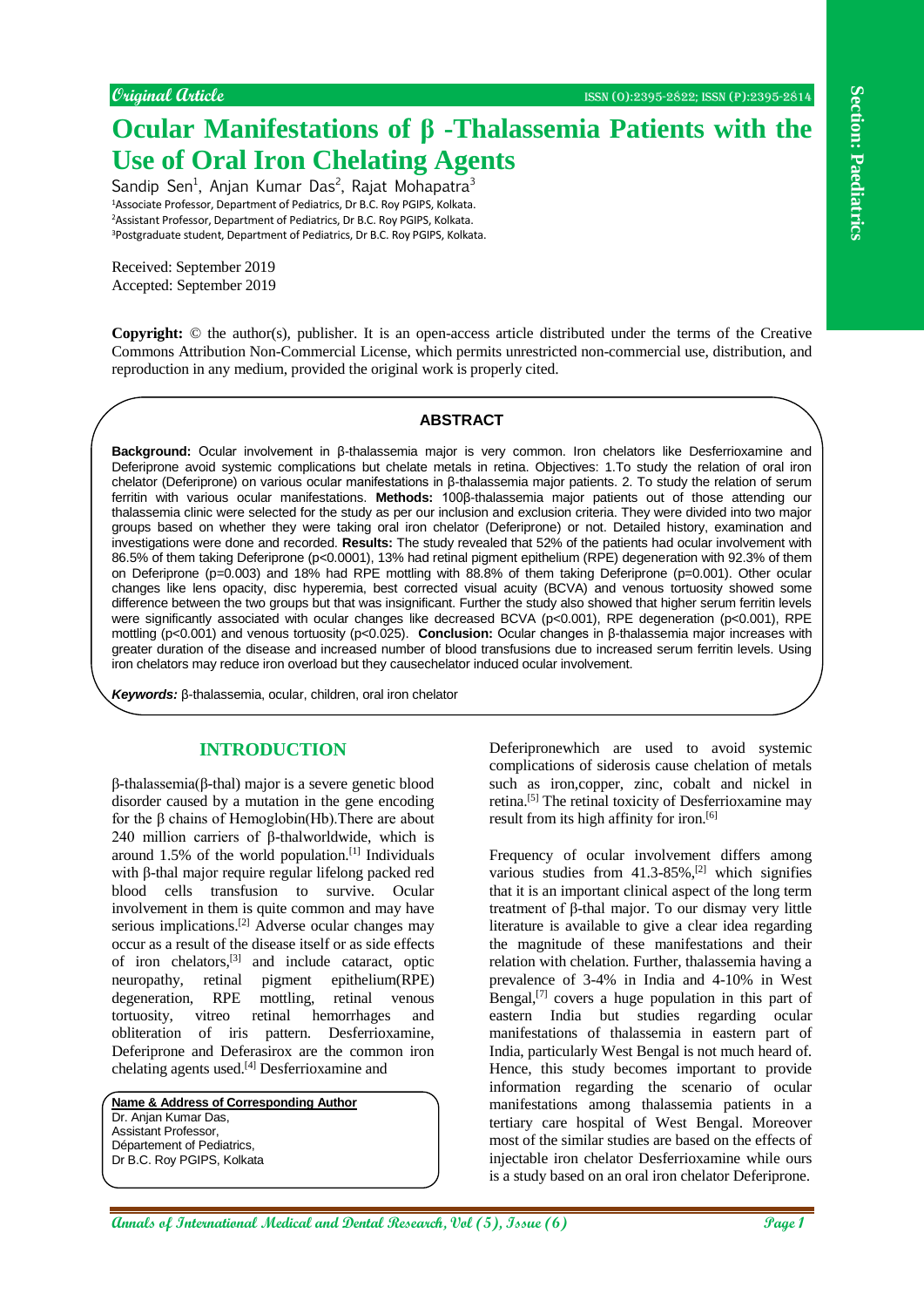## **MATERIALS AND METHODS**

An institution based cross-sectional study was conducted in the departments of Paediatrics and Ophthalmology, of Dr B.C. Roy PGIPS, Kolkata, during September 2015 to March 2017, on β-thal major patients who attended the thalassemia clinic of the hospital. 100 β-thal patients were studied and divided into two groups, Group A: consisting of 45 patients who were only on blood transfusion (BT) and Group B: containing the rest 55 who were on oral chelating agent (Deferiprone) in addition to BT at a dose of 75-100mg/kg/day.[8] The patients in Group B were given chelation once serum ferritin values were more than 1500 ng/ml and have received the chelation for more than 6 months. The patients in both the groups received packed RBC transfusion @ 15ml/kg in order to maintain pretransfusion Hb at  $9-10gm$  /dl.<sup>[9]</sup> After taking permission from the institutional ethics committee and obtaining written consent from the legal guardian of the patient, the study was started.

Children  $\leq$  15 years who are diagnosed cases of βthal major and have received multiple transfusions with or without chelating therapy were included in the study. The exclusion criteria included those greater than 15 years of age or less than 1 year of age or with anemia due to any other causes or with any other congenital diseases or those receiving IV chelators like Desferrioxamine. Further exclusion criteria are seen in the flowchart.



Each patient and its legal guardian were interviewed in detail about the chief complaints, medical history, blood transfusion history and drug history. Further the best corrected visual acuity (BCVA), using Snellen's chart and Figure chart, was found, anterior segment was examined using flash torch light and slit lamp and posterior segment was examined using direct ophthalmoscopy, indirect ophthalmoscopy and slit lamp biomicroscopy (if possible). All these data and findings were recorded. Investigations like serum ferritin, Hb level, Hb electrophoresis were also done and recorded.

For the purpose of Statistical analysis, statistical software SPSS Vs 24.0 was used and any P-value less than 0.05 was considered to be significant. Continuous variables were evaluated in terms of mean and standard deviation and categorical variables were expressed as count and percentages. Chi square or Fischer's test was used as appropriate.

#### **RESULTS**

In our study involving 100 patients, divided into two groups, the baseline characteristics and ocular manifestations of the two groups are tabulated and presented below:

As is evident from the above tables that there was a slight male preponderance in both the groups as they comprised 56% of the total study population [Table 1]. Agewise 21% were <5 years, 44% were between 6-10 years and 35% were between 10-15 years [Table 2]. Ocular involvement was observed in 52% of the patients with 45 out of 52 (86.5%) of thembelonging to group B (P<0.0001). Further RPE degeneration was observed in 13% of the patients, with 12 out of 13 (92.3%) of thembelonging to group B (p=0.003) and RPE mottling was observed in 18% of the patients with 16 out of 18(88.8%) of them belonging to group  $\overline{B}$  (P=0.001). All these parameters were statistically significant. Most importantly, it was seen that ocular changes were significantly associated with serum ferritin levels [Table 4] in the form of decreased BCVA (P<0.001), RPE degeneration (P<0.001), RPE mottling (P<0.01) and venous tortuosity (P<0.025), in patients with higher serum ferritin levels who received more number of BT than others.

Although male patients showed slightly more propensity (57.6%) towards ocular manifestations [Table 3] than females (42.3%), it was statistically insignificant (P=0.125). Even age wise [Table 2], more involvement was seen in older age group (10- 15 years) in terms of ocular manifestation (91.4%), decreased visual acuity (51.4%), lens opacity (17%) and fundus changes (68.5%), but it was statistically insignificant. Further the parameters like BCVA changes ( $P=0.058$ ), lens opacity ( $P=0.928$ ), venous tortuosity ( $P = 0.928$ ) and disc hyperemia ( $P = 0.249$ ) although showed marginal difference between the two groups, they were statistically insignificant.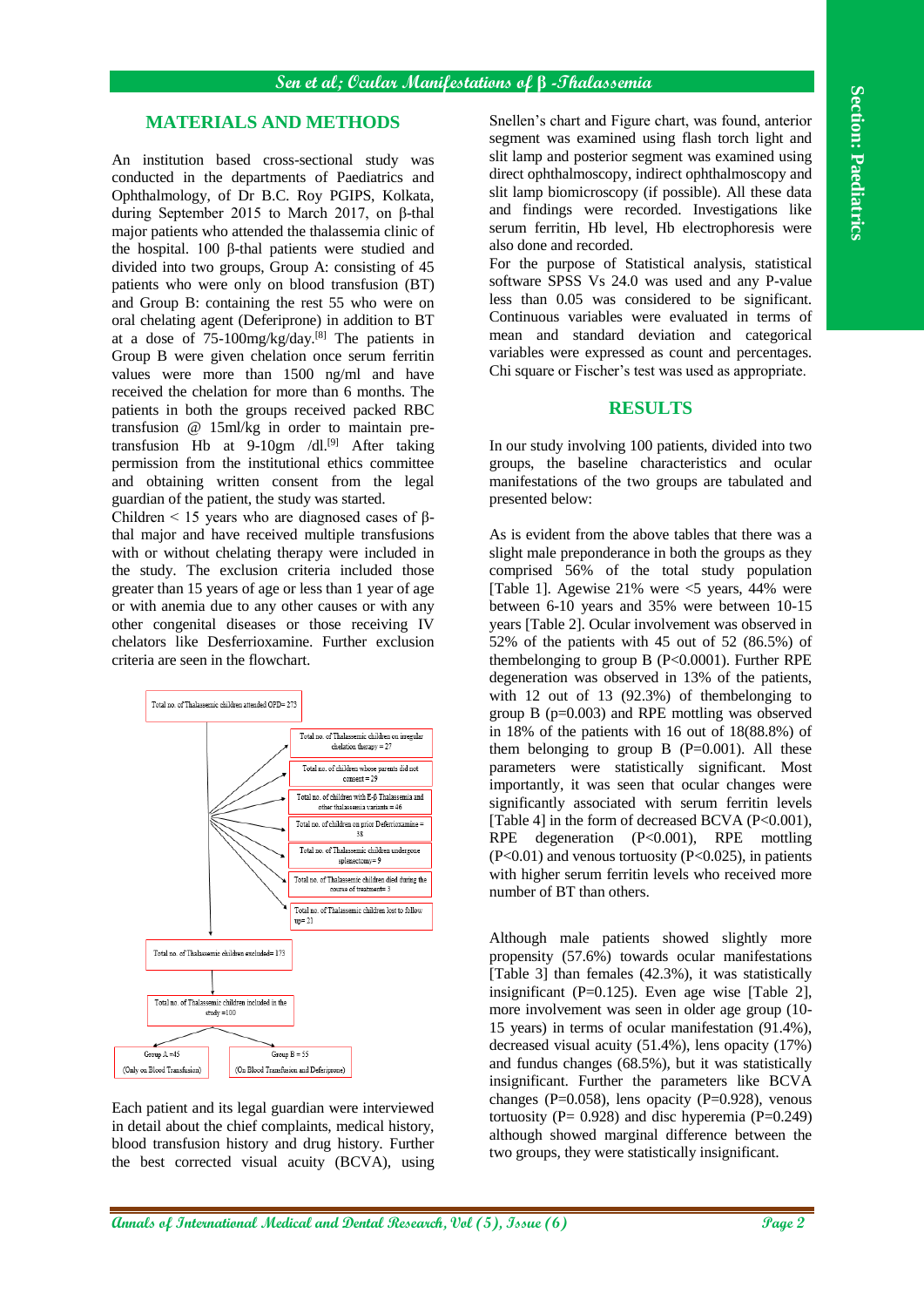## **Sen et al; Ocular Manifestations of β -Thalassemia**

#### **Table 1: Baseline characteristics and ocular manifestations of the patients in the two groups.**

| <b>Parameters</b>                                                                                                                                                                                                                                                                                                           |                       |                           |              | $\overline{\mathrm{Group}\,A}$ (no iron |                                           | Table 1: Baseline characteristics and ocular manifestations of the patients in the two groups.<br><b>Group B</b> (with |                                    | <b>Total</b>                  |                | P-value               |
|-----------------------------------------------------------------------------------------------------------------------------------------------------------------------------------------------------------------------------------------------------------------------------------------------------------------------------|-----------------------|---------------------------|--------------|-----------------------------------------|-------------------------------------------|------------------------------------------------------------------------------------------------------------------------|------------------------------------|-------------------------------|----------------|-----------------------|
|                                                                                                                                                                                                                                                                                                                             |                       |                           |              | chelation)                              |                                           |                                                                                                                        | Deferiprone)                       |                               |                |                       |
| Total subjects                                                                                                                                                                                                                                                                                                              |                       |                           | 45 (45%)     |                                         | 55 (55%)                                  |                                                                                                                        | 100 (100%)                         |                               |                |                       |
| Age                                                                                                                                                                                                                                                                                                                         |                       | $<$ 5 years               |              | 18 (85.7%)                              |                                           | 3(14.3%)                                                                                                               |                                    | 21 (21%)                      |                |                       |
|                                                                                                                                                                                                                                                                                                                             |                       | 6-10 years<br>$>15$ years |              | 17 (38.5%)<br>10 (28.5%)                |                                           | 27 (61.5%)<br>25 (71.5%)                                                                                               |                                    | 44 (44%)<br>35 (35%)          |                |                       |
| <b>Sex</b>                                                                                                                                                                                                                                                                                                                  |                       | Male                      |              | 24(42.8%)                               |                                           | 32(57.2%)                                                                                                              |                                    | 56 (56%)                      |                |                       |
|                                                                                                                                                                                                                                                                                                                             |                       | Female                    |              | 21(47.7%)                               |                                           | 23 (52.3%)                                                                                                             |                                    | 44 (44%)                      |                |                       |
| Ocular involvement                                                                                                                                                                                                                                                                                                          |                       | Present<br>Absent         |              | 7(15.6%)<br>38(84.4%)                   |                                           | 45(81.8%)                                                                                                              | 52(52%)                            |                               |                | < 0.0001              |
|                                                                                                                                                                                                                                                                                                                             |                       |                           |              |                                         |                                           | 10(18.2%)                                                                                                              |                                    | 48(48%)                       |                |                       |
| $BCVA*$                                                                                                                                                                                                                                                                                                                     |                       | Normal                    |              | 39(86.7%)                               | 39(70.9%)                                 |                                                                                                                        |                                    | 78(78%)<br>0.058              |                |                       |
|                                                                                                                                                                                                                                                                                                                             |                       | Decreased                 |              | 6(13.3%)                                |                                           | $16(29.1\%)$                                                                                                           |                                    | 22(22%)                       | 0.928          |                       |
| Lens opacity                                                                                                                                                                                                                                                                                                                |                       | Present<br>Absent         |              | 6(13.3%)<br>39(86.7%)                   |                                           | 7(12.7%)<br>48(87.3%)                                                                                                  |                                    | 13(13%)<br>87(87%)            |                |                       |
| RPE** degeneration                                                                                                                                                                                                                                                                                                          |                       | Present                   |              | $1(2.2\%)$                              |                                           | 12(21.8%)                                                                                                              |                                    | 13(13%)                       | 0.003          |                       |
|                                                                                                                                                                                                                                                                                                                             |                       | Absent                    |              | 44(97.8%)                               |                                           | 43(78.2%)                                                                                                              |                                    | 87(87%)                       |                |                       |
| RPE <sup>**</sup> mottling                                                                                                                                                                                                                                                                                                  |                       | Present                   |              | $2(4.4\%)$                              |                                           | $16(29.1\%)$                                                                                                           |                                    | 18(18%)                       |                | 0.001                 |
|                                                                                                                                                                                                                                                                                                                             |                       | Absent                    |              | 43(95.6%)                               |                                           | 39(70.9%)                                                                                                              |                                    | 82(82%)                       |                |                       |
| Venous tortuosity                                                                                                                                                                                                                                                                                                           |                       | Present                   |              | $2(4.5\%)$                              |                                           | 8(14.5%)                                                                                                               |                                    | $10(10\%)$                    |                | 0.093                 |
| Disc hyperemia                                                                                                                                                                                                                                                                                                              |                       | Absent<br>Present         |              | 43(95.5%)<br>$1(2.2\%)$                 |                                           | 47(85.5%)<br>$4(7.3\%)$                                                                                                |                                    | 90(90%)<br>5(5%)              |                | 0.249                 |
|                                                                                                                                                                                                                                                                                                                             |                       | Absent                    |              | 44(97.8%)                               |                                           | 51(92.7%)                                                                                                              |                                    | 95(95%)                       |                |                       |
|                                                                                                                                                                                                                                                                                                                             |                       |                           |              |                                         |                                           |                                                                                                                        |                                    |                               |                |                       |
| *Best Corrected Visual Acuity (decreased Visual Acuity: = < 6/9)<br>**Retinal Pigmented Epithelium<br>***Visual Acuity<br>Table 2: Ocular manifestations according to age                                                                                                                                                   |                       |                           |              |                                         |                                           |                                                                                                                        |                                    |                               |                |                       |
| Age (years)                                                                                                                                                                                                                                                                                                                 | No. of subjects       |                           |              | Ocular involvement (%)                  |                                           | Decreased VA***                                                                                                        |                                    | Lens opacity                  |                | <b>Fundus</b> changes |
|                                                                                                                                                                                                                                                                                                                             |                       |                           |              |                                         |                                           | ( <b>6/9</b> ) ( <b>%</b> )                                                                                            |                                    | (%)                           | (%)            |                       |
| $<$ 5                                                                                                                                                                                                                                                                                                                       | 21 (21%)              |                           | $4(19.04\%)$ |                                         |                                           | $1(4.7\%)$                                                                                                             |                                    | $0(0\%)$                      |                | 3(14.3%)              |
| $5-10$                                                                                                                                                                                                                                                                                                                      | 44 (44%)              |                           |              | 16 (36.36%)                             |                                           | $3(6.81\%)$                                                                                                            |                                    | 7(15%)                        |                | $4(9.1\%)$            |
| $10 - 15$<br>35 (35%)                                                                                                                                                                                                                                                                                                       |                       |                           |              | 32 (91.42%)                             |                                           | 18 (51.4%)                                                                                                             |                                    | 6(17%)                        |                | 24 (68.6%)            |
|                                                                                                                                                                                                                                                                                                                             | $100(100\%)$<br>Total |                           |              | 52 (52%)                                |                                           | 22 (22%)<br>13 (13%)                                                                                                   |                                    |                               |                |                       |
|                                                                                                                                                                                                                                                                                                                             |                       |                           |              |                                         |                                           |                                                                                                                        |                                    |                               |                | 30 (30%)              |
|                                                                                                                                                                                                                                                                                                                             |                       | <b>Male</b><br>30 (57.7%) |              |                                         | <b>Female</b><br>22 (42.3%)<br>22 (45.8%) |                                                                                                                        | <b>Total</b><br>52 (100%)          |                               | <b>P-value</b> | 0.125                 |
|                                                                                                                                                                                                                                                                                                                             |                       | 26 (54.2%)                |              |                                         |                                           |                                                                                                                        | 48 (100%)                          |                               |                |                       |
|                                                                                                                                                                                                                                                                                                                             |                       |                           |              |                                         |                                           |                                                                                                                        |                                    |                               |                |                       |
|                                                                                                                                                                                                                                                                                                                             |                       |                           |              |                                         | No. of subjects                           |                                                                                                                        |                                    | Mean serum ferritin $\pm$ SD# |                | <b>P-value</b>        |
|                                                                                                                                                                                                                                                                                                                             |                       |                           |              |                                         |                                           |                                                                                                                        | (ng/ml)                            |                               |                |                       |
|                                                                                                                                                                                                                                                                                                                             |                       | Present                   |              |                                         | 52                                        |                                                                                                                        | 2509.9±480.5                       |                               |                | < 0.001               |
|                                                                                                                                                                                                                                                                                                                             |                       | Absent                    |              |                                         | 48                                        |                                                                                                                        | $2036.7 \pm 675.6$                 |                               |                |                       |
|                                                                                                                                                                                                                                                                                                                             |                       | Decreased                 |              |                                         | 22                                        |                                                                                                                        | 2699.5±529.5                       |                               |                | < 0.001               |
|                                                                                                                                                                                                                                                                                                                             |                       | Normal                    |              |                                         | 78                                        |                                                                                                                        | 2165.2±603.4                       |                               |                |                       |
|                                                                                                                                                                                                                                                                                                                             |                       | Present                   |              |                                         | 13                                        |                                                                                                                        | 2330.7±664.7                       |                               |                | 0.77                  |
|                                                                                                                                                                                                                                                                                                                             |                       | Absent<br>Present         |              |                                         | 87<br>13                                  |                                                                                                                        | 2275.6±256.6                       |                               |                | < 0.001               |
|                                                                                                                                                                                                                                                                                                                             |                       | Absent                    |              |                                         | 87                                        |                                                                                                                        | 2889.6±549.9<br>$2192.1 \pm 587.6$ |                               |                |                       |
|                                                                                                                                                                                                                                                                                                                             |                       | Present                   |              |                                         | 18                                        |                                                                                                                        | 2628.6±580.6                       |                               | 0.01           |                       |
|                                                                                                                                                                                                                                                                                                                             |                       | Absent                    |              |                                         | 82                                        |                                                                                                                        | 2206.8±613.3                       |                               |                |                       |
| Table 3: Ocular manifestations according to sex<br><b>Ocular involvement</b><br>Present<br>Absent<br>Table 4: Relation of mean serum ferritin and different ocular manifestations<br><b>Parameters</b><br>Ocular involvement<br><b>BCVA</b><br>Lens opacity<br>RPE degeneration<br><b>RPE</b> mottling<br>Venous tortuosity |                       | Present                   |              |                                         | 10                                        |                                                                                                                        | 2516.7±441.9                       |                               |                | 0.02                  |
|                                                                                                                                                                                                                                                                                                                             |                       | Absent                    |              |                                         | 90                                        |                                                                                                                        | 2163.9±641.0                       |                               |                |                       |
| Disc hyperemia                                                                                                                                                                                                                                                                                                              |                       | Present<br>Absent         |              |                                         | 5<br>95                                   |                                                                                                                        | 2635.0±553.3<br>2264.2±626.9       |                               |                | 0.21                  |

## **Table 2: Ocular manifestations according to age**

| Tuole 41 Ocumi mumicounono uccorum, to ule |                 |                            |                             |              |                       |  |
|--------------------------------------------|-----------------|----------------------------|-----------------------------|--------------|-----------------------|--|
| Age (years)                                | No. of subjects | Ocular involvement $(\% )$ | Decreased VA***             | Lens opacity | <b>Fundus changes</b> |  |
|                                            |                 |                            | ( <b>6/9</b> ) ( <b>%</b> ) | (%)          | $($ %)                |  |
|                                            | 21(21%)         | $4(19.04\%)$               | $(4.7\%)$                   | $0(0\%)$     | 3(14.3%)              |  |
| $5-10$                                     | 44 (44%)        | $16(36.36\%)$              | $3(6.81\%)$                 | (15%)        | $4(9.1\%)$            |  |
| $10-15$                                    | 35 (35%)        | 32 (91.42%)                | 18 (51.4%)                  | 6(17%)       | 24 (68.6%)            |  |
| Total                                      | 100 (100%)      | 52(52%)                    | 22(22%)                     | 13 (13%)     | 30 (30%)              |  |

| Table 3: Ocular manifestations according to sex |            |            |              |                |  |  |
|-------------------------------------------------|------------|------------|--------------|----------------|--|--|
| <b>Ocular involvement</b>                       | Male       | Female     | <b>Total</b> | <b>P-value</b> |  |  |
| Present                                         | 30 (57.7%) | 22 (42.3%) | 52 (100%)    | 0.125          |  |  |
| Absent                                          | 26 (54.2%) | 22 (45.8%) | 48 (100%)    |                |  |  |

| Table 4: Relation of mean serum ferritin and different ocular manifestations |           |                 |                                          |                |  |  |
|------------------------------------------------------------------------------|-----------|-----------------|------------------------------------------|----------------|--|--|
| <b>Parameters</b>                                                            |           | No. of subjects | Mean serum ferritin $\pm$ SD#<br>(ng/ml) | <b>P-value</b> |  |  |
| Ocular involvement                                                           | Present   | 52              | $2509.9 + 480.5$                         | < 0.001        |  |  |
|                                                                              | Absent    | 48              | $2036.7 \pm 675.6$                       |                |  |  |
| <b>BCVA</b>                                                                  | Decreased | 22              | $2699.5 + 529.5$                         | < 0.001        |  |  |
|                                                                              | Normal    | 78              | $2165.2 \pm 603.4$                       |                |  |  |
| Lens opacity                                                                 | Present   | 13              | $2330.7 \pm 664.7$                       | 0.77           |  |  |
|                                                                              | Absent    | 87              | $2275.6 \pm 256.6$                       |                |  |  |
| RPE degeneration                                                             | Present   | 13              | 2889.6±549.9                             | < 0.001        |  |  |
|                                                                              | Absent    | 87              | $2192.1 \pm 587.6$                       |                |  |  |
| RPE mottling                                                                 | Present   | 18              | $2628.6 \pm 580.6$                       | 0.01           |  |  |
|                                                                              | Absent    | 82              | $2206.8 \pm 613.3$                       |                |  |  |
| Venous tortuosity                                                            | Present   | 10              | 2516.7±441.9                             | 0.02           |  |  |
|                                                                              | Absent    | 90              | $2163.9 \pm 641.0$                       |                |  |  |
| Disc hyperemia                                                               | Present   | 5               | $2635.0 \pm 553.3$                       | 0.21           |  |  |
|                                                                              | Absent    | 95              | $2264.2 \pm 626.9$                       |                |  |  |

## **DISCUSSION**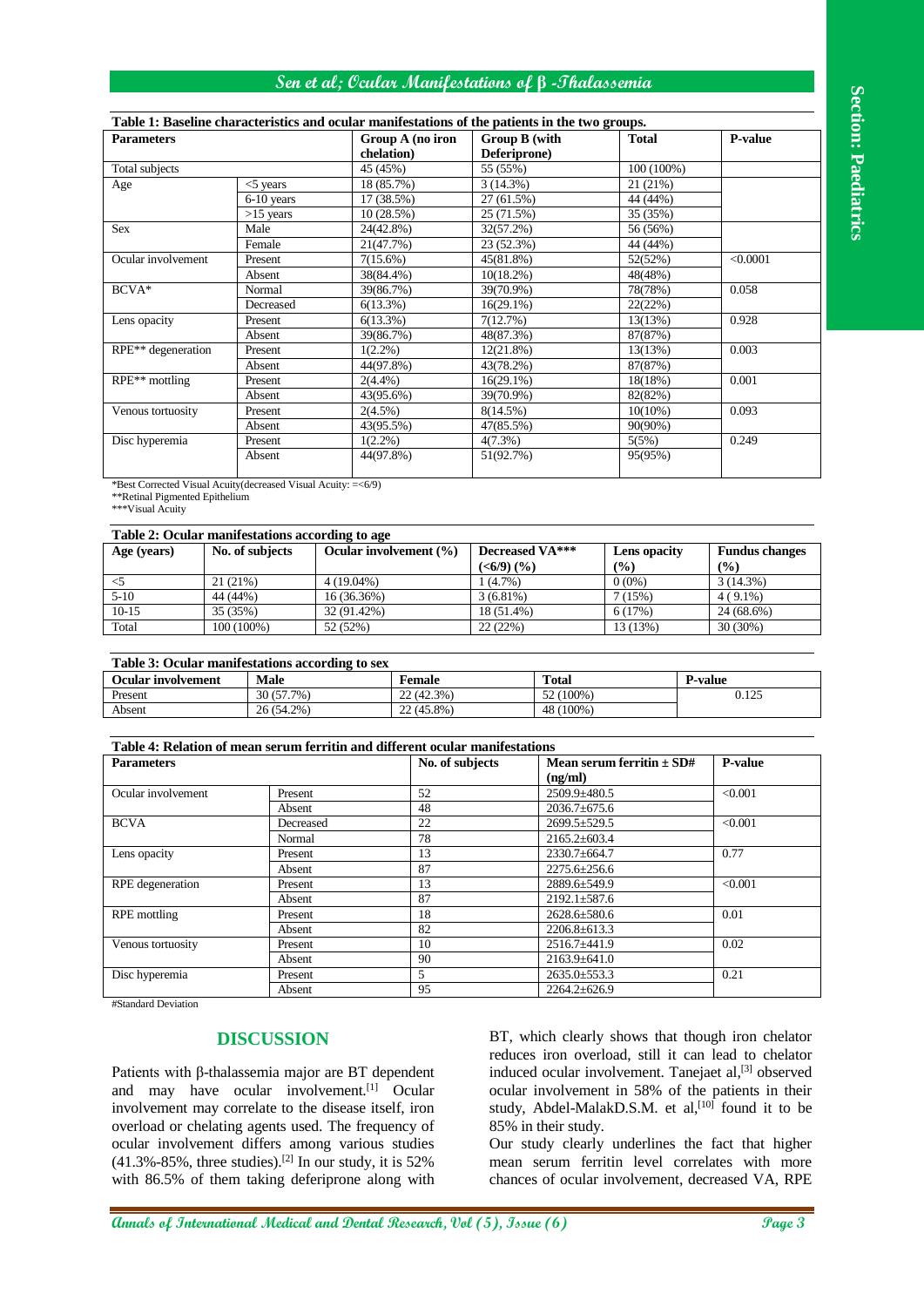degeneration, RPE mottling and venous tortuosity. This corroborates with the study done by Tanejaet al, [3] who found that venous tortuosity was more in patients with higher serum iron and serum ferritin levels. Even Thakur R et al,  $[11]$  found the same thing in their study. But it is in clear contrast to a study done by Jafari R et al,  $[12]$  and Jethani J et al,  $[13]$  who found no significant correlation between serum ferritin levels and ocular manifestations.

With respect to the fundus changes, our study detected RPE degeneration in 13% of cases and RPE mottling in 18% of the cases which is consistent with findings of Abdel-MalakD.S.M. et al.<sup>[10]</sup> who found RPE degeneration in 17.7% and RPE mottling in 25% of the cases. Further, 21.8% of the patients receiving Deferiprone therapy had RPE degeneration which was significantly different from those receiving only BT. Even RPE mottling was observed in 29.1% of the patients receiving Deferiprone therapy. These results were consistent with the study done by Abdel-MalakD.S.M. et al,<sup>[10]</sup> where they found that out of the patients receiving Deferiprone therapy 27.8% of the patients had RPE degeneration and 33.3% of the patients had RPE mottling.

**Asymmetries An anti-model and the effective state of the effective of**  $\frac{1}{2}$  **and**  $\frac{1}{2}$  **and**  $\frac{1}{2}$  **and**  $\frac{1}{2}$  **and**  $\frac{1}{2}$  **and**  $\frac{1}{2}$  **and**  $\frac{1}{2}$  **and**  $\frac{1}{2}$  **and**  $\frac{1}{2}$  **and**  $\frac{1}{2}$  **and \frac{1}{2}** 13% of the patients had lenticular opacities in our study and no significant correlation was found between occurrence of lens opacity and Deferiprone therapy. Lenticular opacities may be attributed to low molecular weight of Deferriprone and its ability to cross the blood-ocular barrier.<sup>[14]</sup> Lens opacities even correlated insignificantly with higher average serum iron and serum ferritin levels. The study done by Tanejaet al, $^{[3]}$  recorded lens opacities in 40% of the patients. VA was found normal in 78 (78%) patients in our study and the rest had decreased VA. Of the ones that had decreased VA, 29.1 % were receiving Deferiprone along with BT and 13.2% were not receiving chelation, indicating that chelation showed minimal statistical difference with respect to VA. These are consistent with findings of Tanejaet al.<sup>[3]</sup>

The literature provides no clue as to whether ocular manifestations in thalassemia are more preponderant in a particular sex. However, in our study a slight male preponderance (1.27:1) was observed over female which is consistent with study done by Tanejaet al. [3] Even disc hyperemia was found in 5% of patients in our study which is in line with the findings of Tanejaet al, $[3]$  and Dewan Pet al, $[15]$  who found it to be 7% and 8% respectively. Dewan P et al, [15] did the study based on Desferrioxamine. The ocular manifestations increase in occurrence with increasing age of the patient, as shown in [Table 1], which candidly reflects that ocular manifestations tend to increase with duration of the disease.

## **CONCLUSION**

Our study underlines the fact that ocular changes increase with longer duration of disease and

increased number of BT. Since our study includes only children less than 15 years, so a larger study involving people upto older age groups and having received BT for a longer period will be more convincing to prove the above statement. Among the ocular changes, retinal changes like RPE degeneration, RPE mottling, venous tortuosity, disc hyperemia are found significantly more in patients on long term oral chelating agents. Increased serum ferritin level leads to more ocular manifestations mostly due to toxic effects of iron on the ocular structure.As life expectancy for beta-thalassemia patients extend, regular ophthalmological evaluation to detect early changes, and reduction of serum ferritin levels is recommended, in order to achieve a better life quality for this patient group.

#### **Conflicts of interest**

The authors report no conflicts of interest. The authors alone are responsible for the content and writing of this article. All authors approved the final version of manuscript and agree to be accountable for authenticity and integrity of the work.

### **REFERENCES**

- 1. Biswas B, Basu K, Naskar NN, Dasgupta A, Paul B, Basu R. Family planning practices in couples with children affected by β-thalassemia major and its relationship with their education: An epidemiological study. Journal of Education and Health Promotion. 2019 Jan 1;8(1):143.
- 2. Liaska A, Petrou P, Georgakopoulos CD, Diamanti R, Papaconstantinou D, Kanakis MG, Georgalas I. β-Thalassemia and ocular implications: a systematic review. BMC Ophthalmology. 2016 Dec; 16(1):102.
- 3. Taneja R, Malik P, Sharma M, Agarwal MC. Multiple transfused thalassemia major: ocular manifestations in a hospital-based population. Indian Journal of Ophthalmology. 2010 Mar; 58(2):125.
- 4. Porter J, Viprakasit V. IRON OVERLOAD AND CHELATION. In: Cappellini MD, Cohen A, Porter J, et al., editors. Guidelines for the Management of Transfusion Dependent Thalassaemia (TDT) [Internet]. 3rd edition. Nicosia (CY): Thalassaemia International Federation; 2014. Chapter 3. Available from: https://www.ncbi.nlm.nih.gov/books/NBK269373/
- 5. Taher A, Bashshur Z, Shamseddeen WA, Abdulnour RE, Aoun E, Koussa S, et al. Ocular findings among thalassemia patients. Am J Ophthalmol. 2006; 142:704–5.
- 6. Shu W, Dunaief J. Potential Treatment of Retinal Diseases with Iron Chelators. Pharmaceuticals. 2018 Dec;11(4):112.
- 7. Colah R, Italia K, Gorakshakar A. Burden of thalassemia in India: The road map for control. PediatricHematology Oncology Journal. 2017 Dec 1; 2(4):79-84.
- 8. Balfour JA, Foster RH. Deferiprone. Drugs. 1999 Sep 1;58(3):553-78.
- 9. Galanello R, Origa R. Beta-thalassemia. Orphanet journal of rare diseases. 2010 Dec;5(1):11.
- 10. Abdel-Malak DS, Dabbous OA, Saif MY, Saif AT. Ocular manifestations in children with β thalassemia major and visual toxicity of iron chelating agents. J Am Sci. 2012; 8(7):633-8.
- 11. Thakur R, Goel M. Ocular Manifestations in Multi-Transfused Beta-Thalassemia Patients. IOSR-JDMS, 2017 May; 16(5)
- 12. Jafari R, Heydarian S, Karami H, Shektaei MM, Dailami KN, Amiri AA, Rezaee MR, Far AA. Ocular abnormalities in